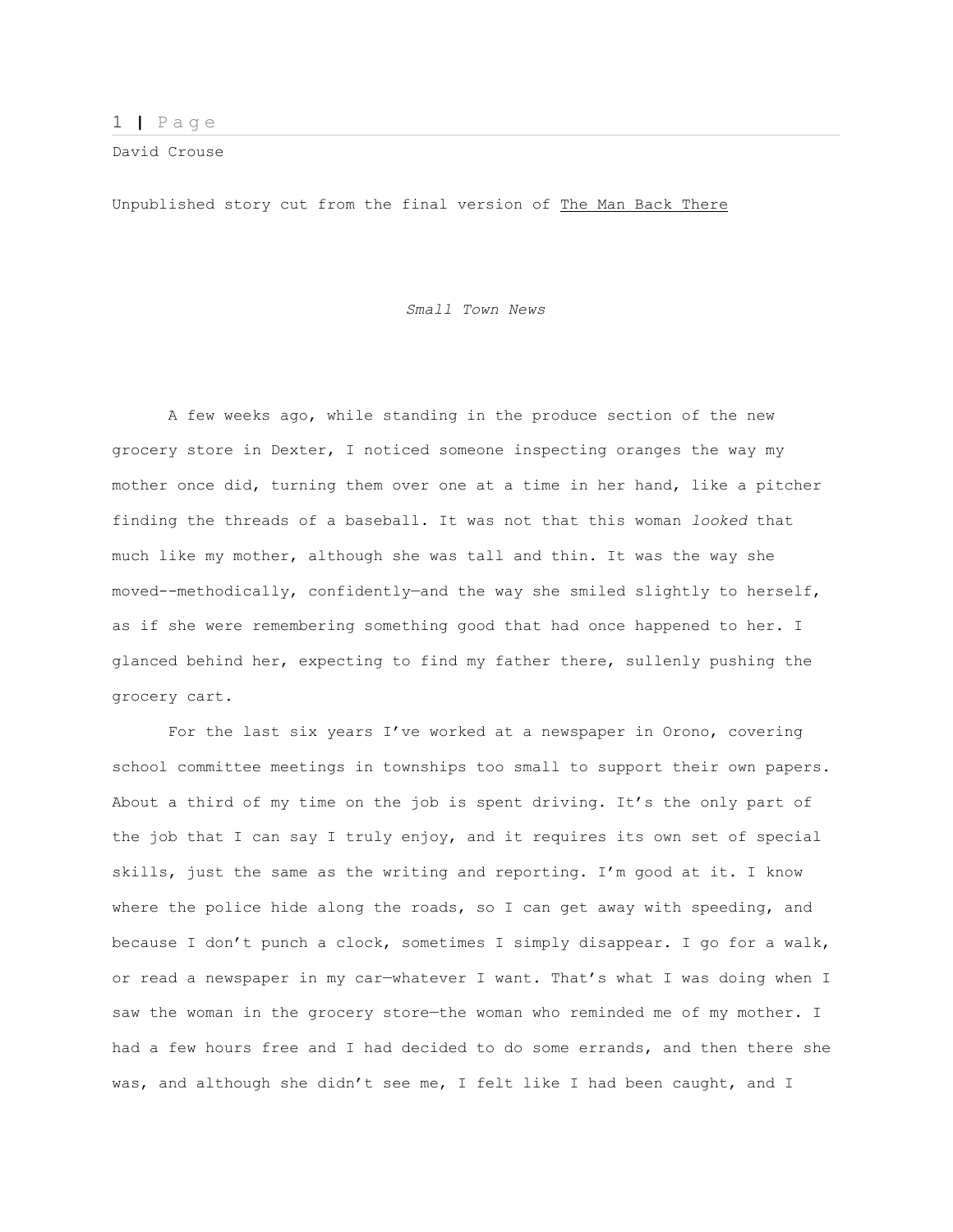wanted to leave before she pivoted in my direction. Which is exactly what I did do, stranding my grocery cart in the aisle with a few items inside.

This was not a logical reaction, of course. But the sighting possessed the strange logic dreams have, and as with a dream, I wanted to pass it on to someone else before it was forgotten. The only person who would have understood is my brother, though, and he would have pretended he didn't understand at all--he would have just laughed and said, "Cheryl, you think too much."

\* \* \* \* \*

I left home at eighteen, for reasons I'm still sorting out, and worked odd-jobs around the east coast for a few years, first in southern New Hampshire; then in New Brunswick, New Jersey; and then in Lowell, Massachusetts, where I accumulated enough cash and motivation to go to school. My brother Robert was fourteen when I left home, eighteen when I saw him again—the same age I had been when I first left. I didn't talk to my parents or brother much during those four years, and there was a sense despite my mother's occasional phone calls—that one more move might separate us completely. But in the winter of my second and last year in college, I decided that I would return to Maine and visit them. Part of my life was ending and a new part beginning, and I guess I thought my family might help me through the transition. I suppose I was motivated by affection, obligation and maybe morbid curiosity, which is another way of saying I was confused, a mindset I often found myself in then.

The weather was bad the night of my return, and it grew even worse during the half hour I waited near baggage claim, watching out the window for a sign of my brother. "It's the damned snow," he said as an explanation for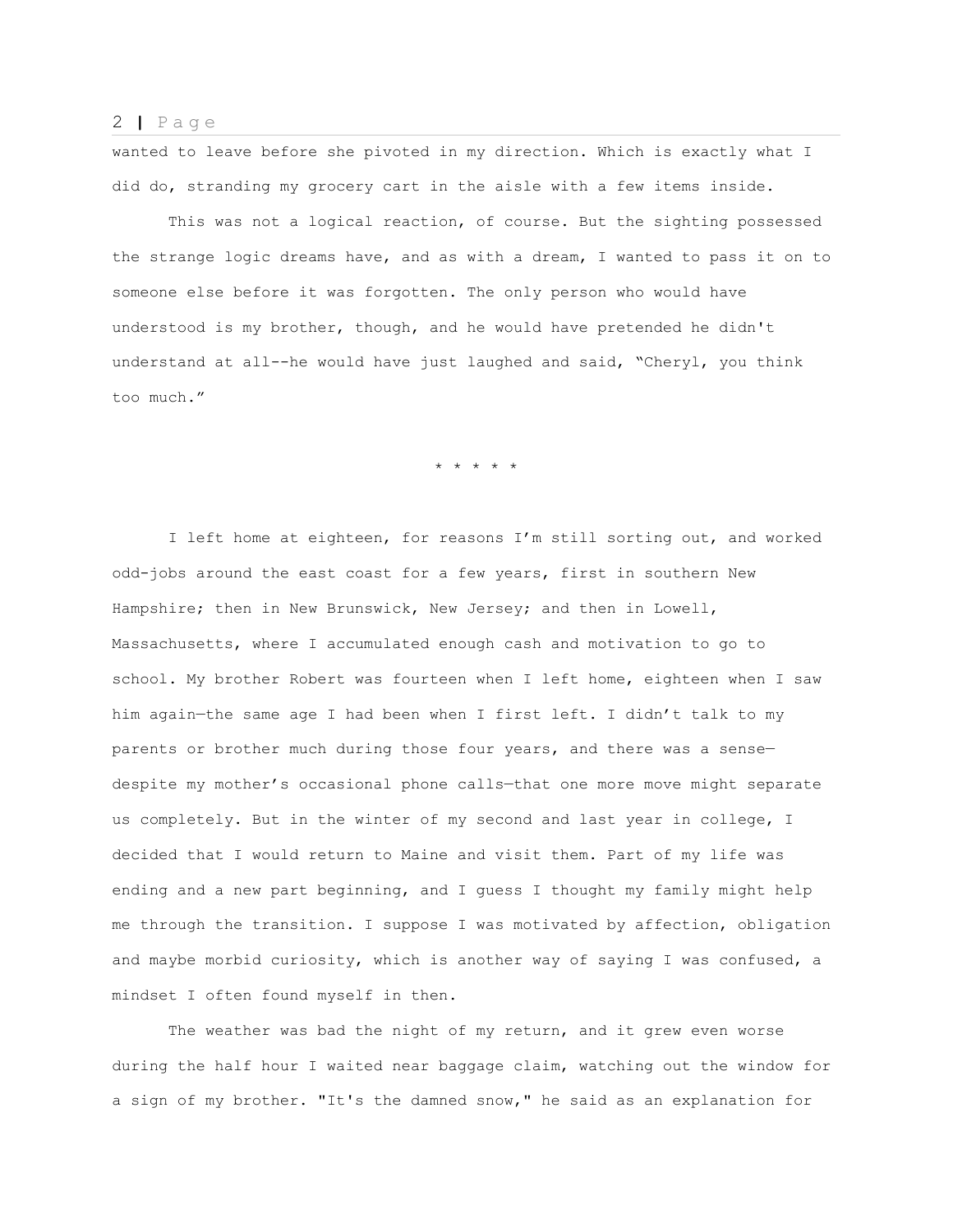his lateness, and he looked out the row of darkened windows at the fat snowflakes falling onto the airport parking lot, as if they needed to be pointed out to me, so that I wouldn't see his excuse as flimsy. Then he seemed to remember something. He smiled. "How are you?"

"A little tired," I said. He wore what looked like new boots and an unbuttoned dungaree jacket. One of the knees of his jeans had been torn out and I could see the gray-white of his thermal underwear through the hole. He lifted my shoulder bag into the trunk of his car and then we stood facing each other. His hair had been cut too close to his head, so that I could see his scalp. "We better get going," I said. "It's only going to get worse."

We didn't talk much on that thirty minute drive out to the house. I remember thinking that he must be concentrating on his driving. The wind had picked up and the snow seemed to chase us down the road, spiraling behind the car in a kind of tunnel. "What have you been up to?" I finally asked.

"Oh, you know," he said, "same-old, same-old." He looked away from the road and met my eyes. "I'm wondering something," he said. I watched the shallow ruts where other cars had driven recently. Snow floated and swirled in the headlight glow. "I'm wondering why you decided to come back."

Did he mean to say that he thought I shouldn't have come back, that he wouldn't have remained if he could have helped it? Did he mean to say that he didn't want to see me, that he was angry for some reason? I gave the kneejerk answer. "To see you and dad and mom, of course."

He grunted in reply and turned the windshield wipers to high. I thought about how I had changed, gained a little weight, cut my hair too. A new pocketbook rested on my lap, and in it there was a few hundred dollars wrapped in a rubber band, some lipstick, too many pictures of an exboyfriend, and half a pack of cigarettes. It felt like I had a lot of secrets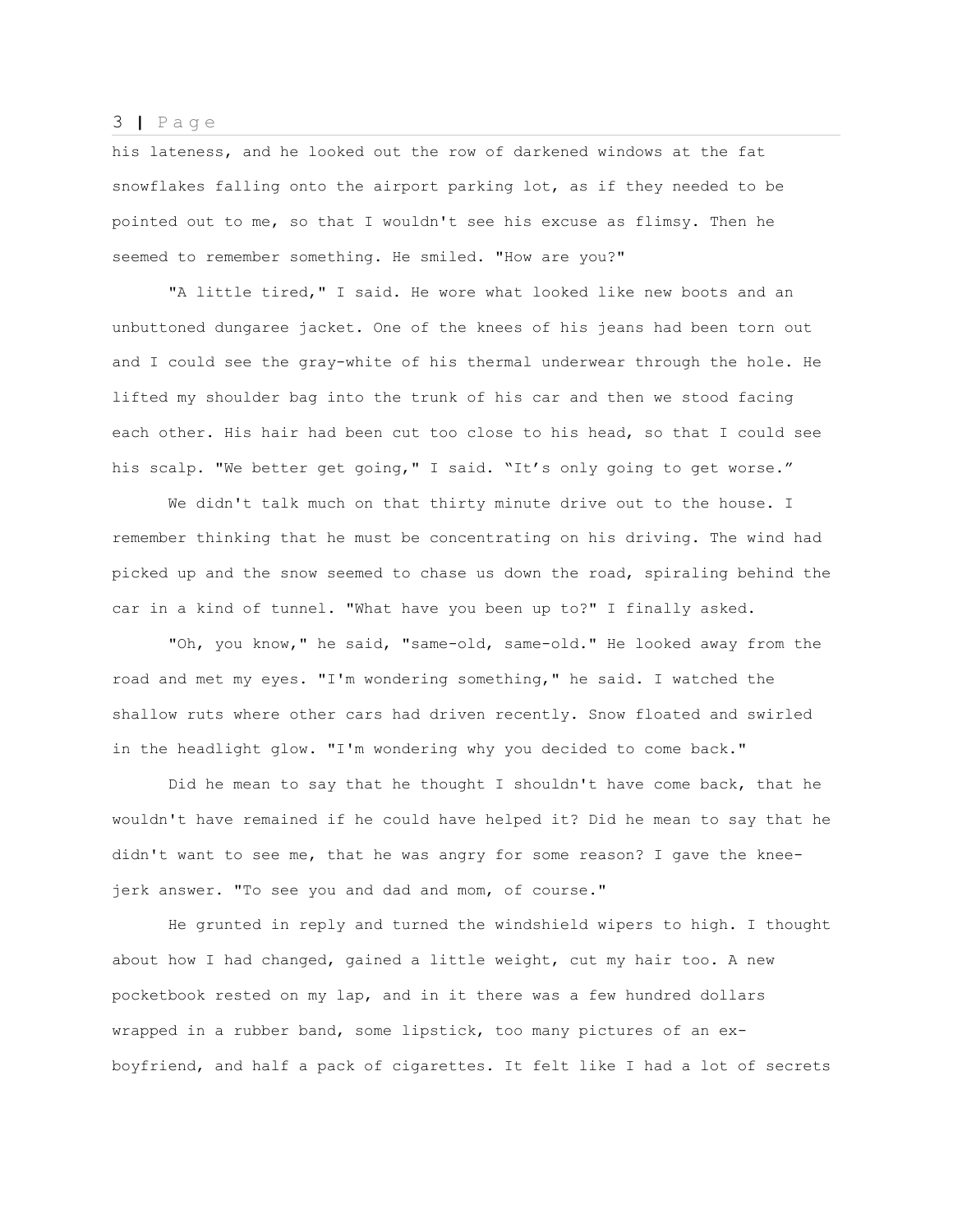in there, although I guess that wasn't true. "Remember when dad used to take us sledding when we were kids?" Robert said, with a glance over at me.

"No," I said.

"Neither do I," he said, "but he does."

My mother had shared many details of their lives during our phone conversations. I knew Robert had found work at a garage, first pumping gas, then helping out on the cars. My father had bought two dogs, pure-breeds, but sold them after a few weeks when their barking kept him up at night. Certain people I had dated in high school married and settled in town. Other people she called them my friends, I called them acquaintances-moved away. My father built a screened-in porch on the east side of the house. Sitting in the car with Robert, all of these facts seemed insufficient. It wasn't that I thought my mother had kept something from me. She was one of the few people I knew who seemed incapable of deceit. But I also knew she had the ability to ignore things. Looking on the bright side, she called it. I think it was this trait which contributed most to my parents' marriage lasting as long as it did.

Later on, as we turned onto the stretch of narrow access road that cuts through the woods to the house, Robert looked at me. "He's not like you remember him," he said.

\* \* \* \* \*

I don't know what my father felt about the life he tried to make for us. He was not the kind of man who talked about his past. That job fell to my mother, and she conducted it discreetly, the way she carried out most of her responsibilities. Sometimes, when Robert and I were upset with him, she would take us aside and talk about the house as a gift my father had given us. "You can't imagine how hard he worked on this place," she would say, when she had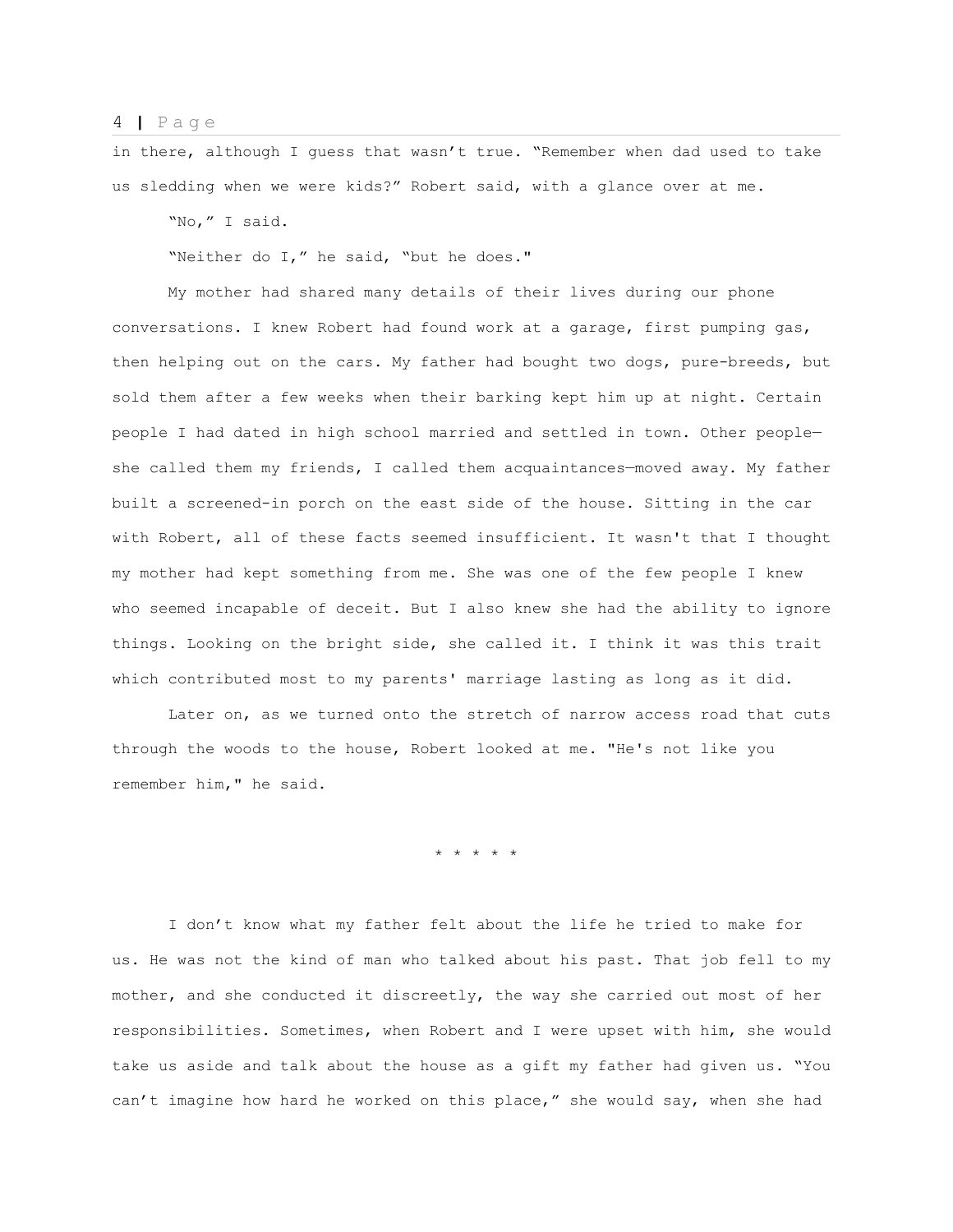found me in whatever room I was hiding in, and then I would feel sorry about whatever I had done to make him raise his voice.

I can imagine him back then as a pretty impressive figure—in his late twenties, a good seven or eight years older than my mother. He had inherited land in Maine from an uncle, and for more than two years he drove up there from Revere, Massachusetts with friends on Fridays after work, where they set up tents, drank, and worked on the house, sometimes late into the night. Then they lay sleeping bags on the unfinished floors and slept, rolled them up on Sunday and drove back home. My mother said he often changed his clothes, showered and had dinner at her parents' house when he returned from those weekends. He told them what he had accomplished—putting up sheetrock in the bedroom, painting a final skim coat, setting down flagstone rag work from the front door to the driveway—as if he was laying the future out on the table for everyone to see. His head must have been full of all kinds of plans he had never been able to act on until then, when the land and my mother both happened into what must have previously been a frustrating life.

He was an amateur carpenter, and friendly, and these two things helped him get all sorts of inexpensive cull—bargain-priced two-by-fours, piping, bricks. He built up debts along with the house, especially for electric and plumbing, which he contracted out, although these hardships, my mother explained, were nothing insurmountable to a couple of strong young people, especially when land in interior Maine was a cheap investment. I think she drew as much solace from these stories as we did. She talked about that time as if it were a fairy tale, but of course I was a young girl then, and every story was told to me as if it were a fairy tale.

"Remember those stories she used to tell about him?" I asked Robert, as we drove slowly up the access road. The car's headlights moved across the trees and then the house. We had arrived.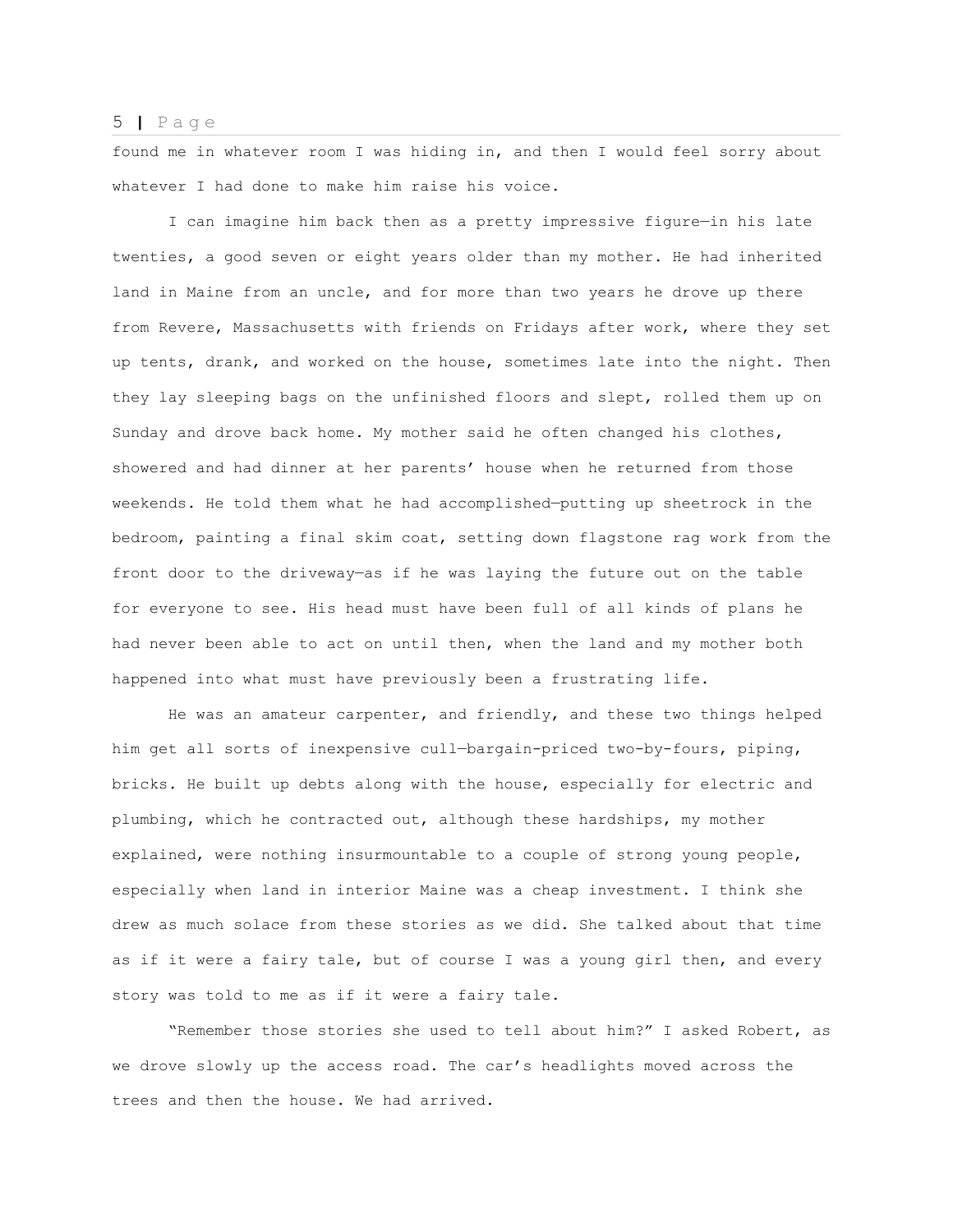"Yeah," he said, but I wasn't sure if he was listening.

Although the porch had been finished, it hadn't been painted. It was good-sized though, at least twenty feet square, with rows of jalousie windows. The addition gave the house an off-balanced appearance, and instead of making the whole appear larger, it drew attention to the smallness of the rest of the place. Robert dropped me off and told me he was heading out to his girlfriend's place, that he would see me that night or the next morning. I watched the car make a sloppy three-point turn and head back out where it had come from. No one came out to meet me. The only light glowed from the cellar. It looked as if nobody was home, or that my parents had gone to bed.

Just behind the house I found four thick posts in the ground with chicken wire stretched around them: my father's dog kennel. The farthest side had a window-sized circular hole near the bottom, a flat board next to that. It was like my father come up with an idea and not follow it through, then leave the evidence lying around. At least that was the father I knew—not the man who had built the house, but the man who had driven these four posts into the ground one Saturday on a whim. I wondered what had happened to the dogs.

When I knocked at the side door, nobody answered, so I tried the knob. It was open, and I kicked off my shoes before going in, heading down the stairs, moving in the dark. I had expected the basement to smell like the rest of the house—my father's cigarettes mingled with my mother's cleaning products—lemon-scented soaps, wood oils and aromatic sprays. But the room smelt heavily of smoke and dampness.

My father was sitting in his easy chair watching television with the sound off. When I told him that Robert had dropped me off and gone to see his girlfriend, he laughed and said, "Really? Which one?" He had gained some more weight, lost more hair, but overall he looked healthy, and more or less the way I remembered him. He waved his cigarette at the television, making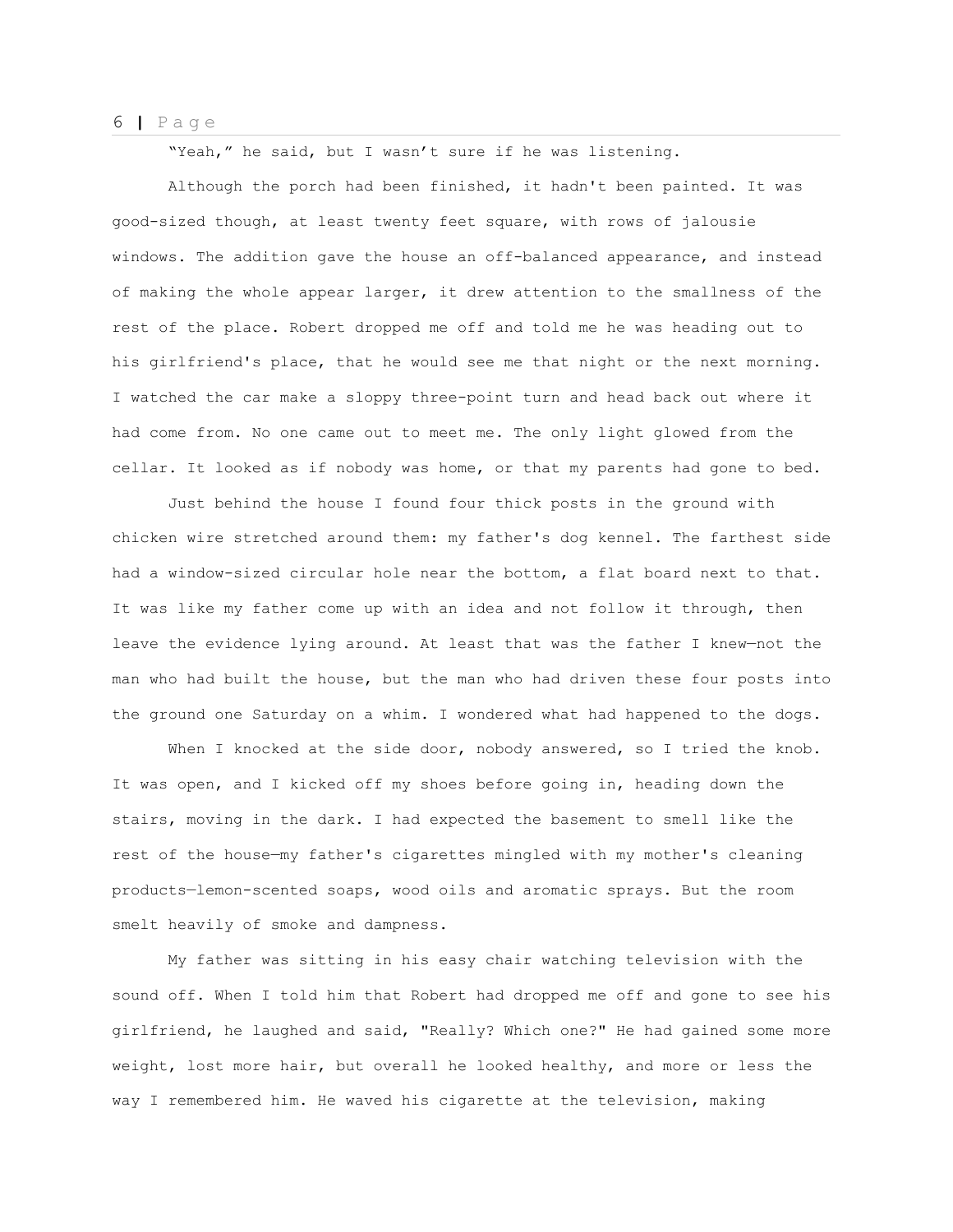circles in the air, as if he were waving a wand. "Would you mind straightening that antenna?" A scotch and ice rested next to him on the arm of the chair, the ice something new for him. "Your mother's in bed. She wanted to stay up, but she has a cold, and she was practically falling asleep standing up. I told her no martyrs." He shook the ice around in his glass. "Want anything to drink?"

"No, thank you," I said. I swept ashes and wrappers into my palm, looked around for a trash can. "Let me clean this up."

"Jesus, Cheryl," he said, "if you want to make yourself useful, start by filling this back up." He held out his empty glass. "And you can get one for yourself." He crushed some ice between his teeth. His smile spread wider. He winked at me. "Damn, it's good to see you." His general attitude made it seem as if he had just told me a secret, the wink his acknowledgement that I would not tell. Maybe sharing a drink with him would have been that secret.

A pool table sat flush against the far wall, the brown-green top covered by pale chalk dust and a couple of stray car odds and ends, an old muffler, a car battery. Something orange had been spilled on the couch. "When's Mom going to clean this place up?" I asked him. I set down my purse, lifted a spark plug off the table, and turned it over in my fingers.

He laughed. "Your mother? I don't let her in here." He held out the glass for me to receive, fill and then return to him. "This is my private room, you know? My special boys-only clubhouse, I guess you could call it. Which means I must really love you to let you in here, into my I'm-fuckingfed-up-and-want-to-be-alone room." He jingled the glass. "Oh, waitress."

I could picture my mother moving softly around the rest of the house, almost floating, moving this vase, dusting that table, then disappearing into another room, like a spirit. But she would always stop at the threshold of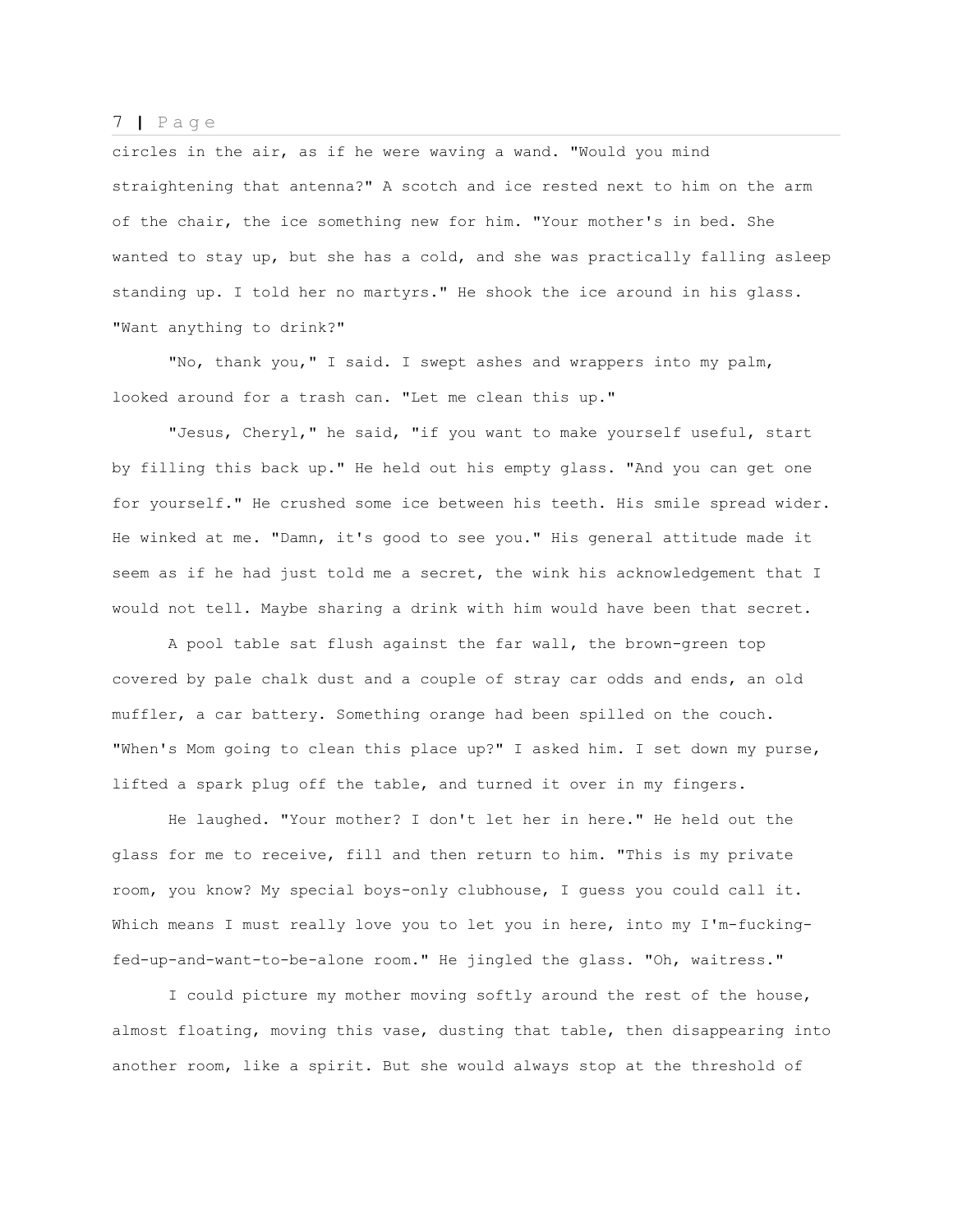this room and turn back, because my father had said so. I set down the plug and tried to change the subject. "What's up with Robert?"

"What do you mean?"

I rubbed my head. "You know. Everything. His hair."

He ground his cigarette out, still holding his glass with the other hand. "Robert's full of ideas, about traveling, about the army and the air force. He wants to enlist and I guess the haircut's part of that. You should see his room. All posters of fighter planes and guns." He moved forward in his chair, closer. "But you know what? He doesn't really want to. He just wants me to think he's going to." He stopped smiling, and he seemed older all of a sudden. I could see the lines at the side of his mouth and across his forehead as he concentrated on what he was saying. "He's not like you, Cheryl. He's all over the place. I got him that job at the station and every day he talks about quitting. And every day I tell him, 'If you quit that job, you're out of this house.'" The smile came back, wide as ever, and he laughed loud enough that I found myself smiling too. "You should hear us. Either I'm going to break his neck one of these days or he's going to break mine."

He was caught in that state between complete drunkenness and sober lucidity; one more drink and he might be yelling angrily about something, two and he'd be asleep, but right then, with the empty glass in his hand, his words were almost meditative. "He's not like you in that way either. I raise my voice to him and it scares him a little. That never worked with you."

"Water under the bridge," I said.

"I'm glad to hear you say that, Cheryl. That's exactly how I feel." I looked to the doorway. "What room am I sleeping in?" "Life's too short," he said. "Dad," I said, more forcefully.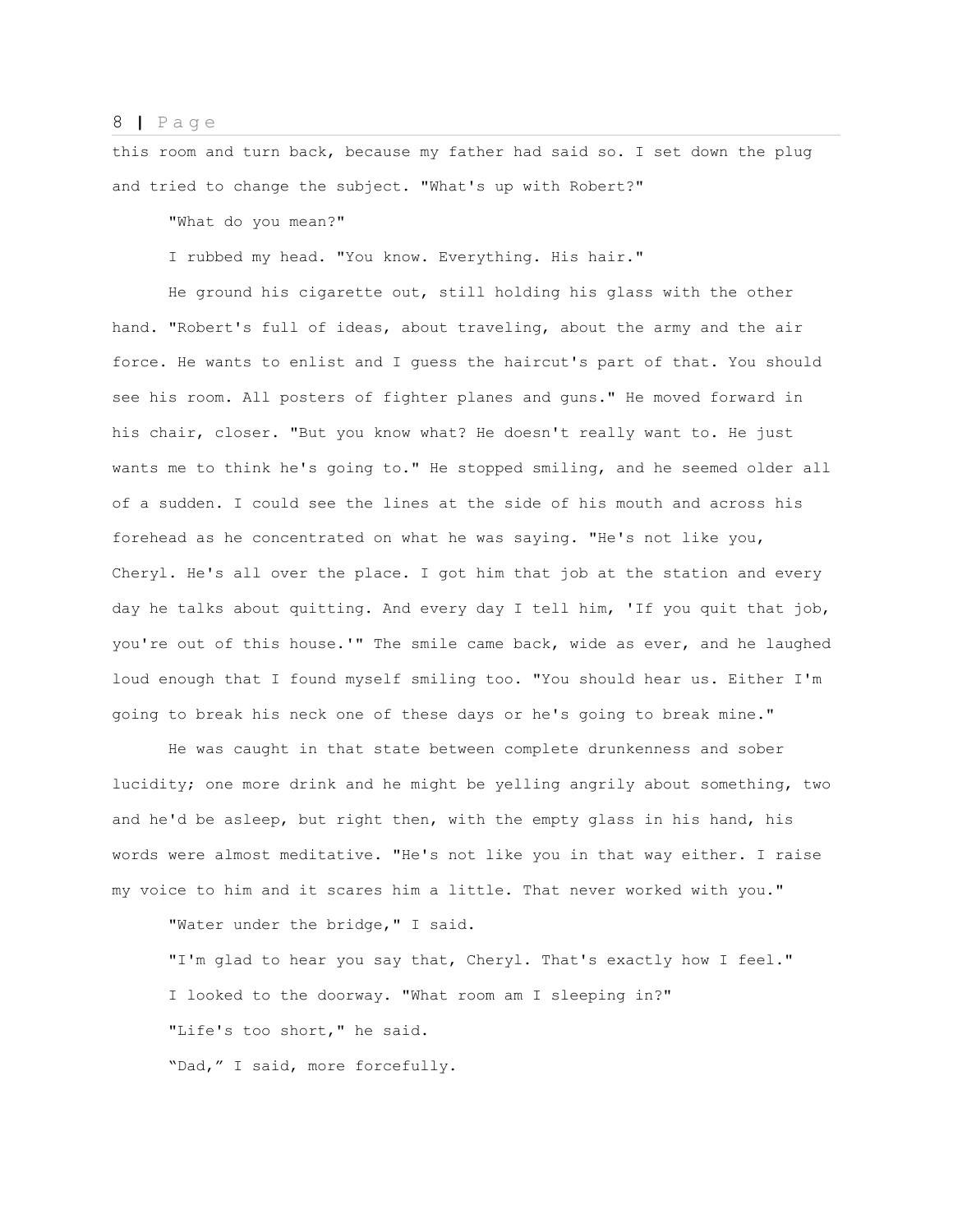"You know, there's work to be found around here," he said, looking straight ahead at the television. "You know that." I walked across the room and took his bottle off the pool table. I handed it to him and watched him pour, the tip of the bottle tapping the edge of the glass, then took the bottle back. I screwed the cap on and set it near his chair. "Thanks," he said, "I knew you couldn't hold out forever."

The fold-out sofa upstairs was made up with fresh sheets. On the pillow I found a note written in my mother's wide-looped handwriting. "Cheryl. Hope you had a good flight. Your father's watching television in his cage, but he'll be asleep by the time you get in. Turn off the television if you happen to wander by. Come and wake me and we'll talk."

\* \* \* \* \*

This is my favorite part. I've just left the office after meeting my deadline, which is about eleven o'clock, since it's an afternoon paper. The roads are empty and I'm hovering in that moment between having just completed something and having to complete the next thing. There's a city council meeting that night, so I have time to kill. I stop for an Italian Ice at a roadside Ice Cream stand. Not a single person knows where I am or even cares to know. I could drive to Bangor and see a matinee movie, or head somewhere for a long, sprawling lunch, but I decide to stay right there.

But as this moment is happening, as it's sort of *unfolding*, it's also unhappening. It's moving away from me, and I'm looking out ahead of it, when I'll be sitting in my usual folding chair at the city council meeting, writing my usual notes, or even when I'm home that night, brushing my teeth and spitting into the sink. Would it be stupid to say that I miss that little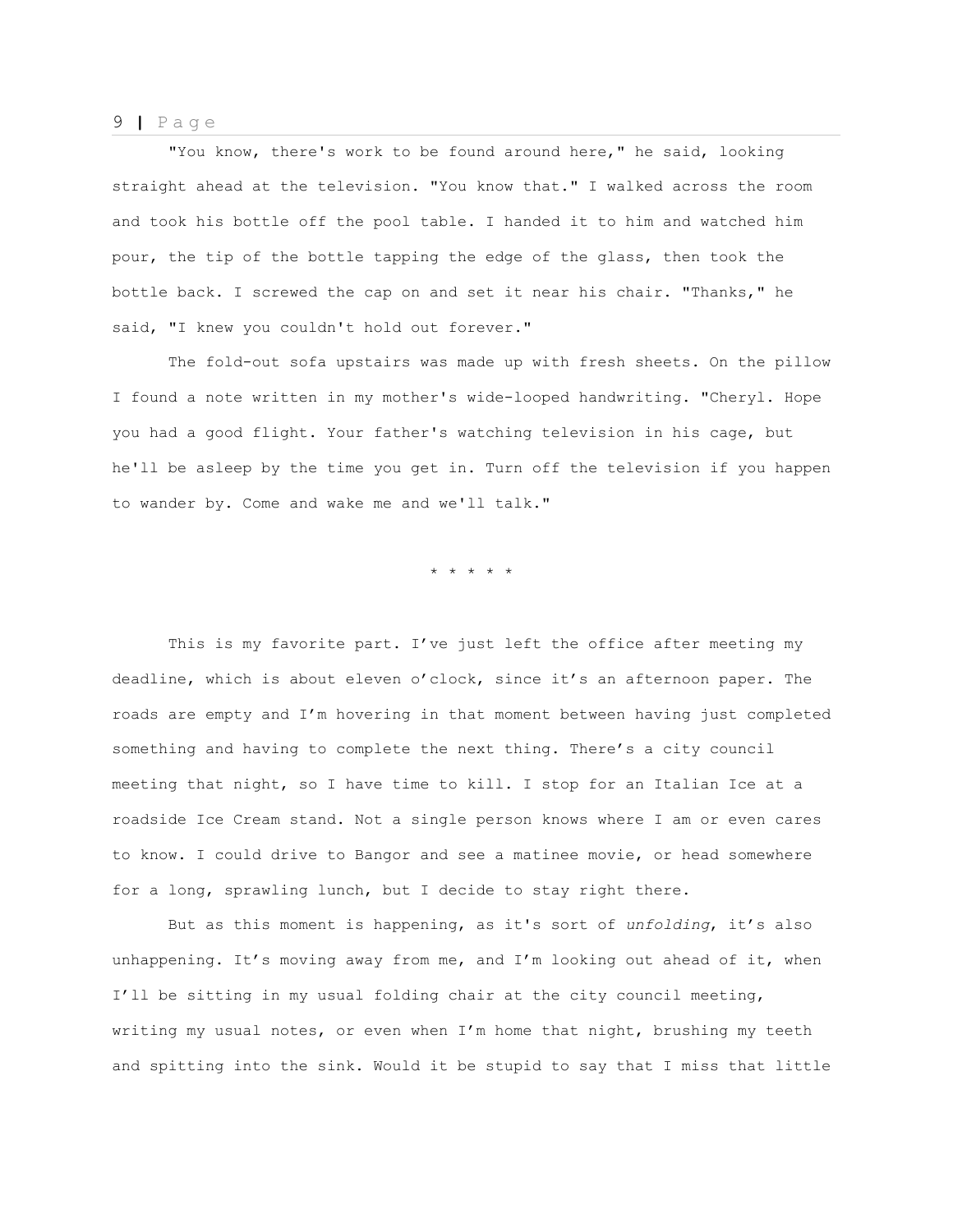nothing moment *as it's happening*, that I'm already pining a little? I guess it would, but these were always valuable to me.

As a child, I loved rare moments of peace and quiet, when the world seemed to have stopped. Since my father worked construction, the money came in more or less seasonally, and winters were especially hard on all of us—on our mother because that was when she went to work at Sears part-time, and I think my father expected her to still complete all the housework while working twenty hours a week; on my father too, because he felt guilty and inadequate. He didn't tell me this but I knew he must have felt it.

When I say this, I don't mean to place blame on one person. All I mean is that this type of winter was difficult, and I think we would have done just about anything to avoid it. My father worked as much overtime as he could during the summer, sometimes to the point where he all but vanished from our lives. My mother babysat the children of nearby families, kids who called her by her first name. They sold off two acres of land and used some of the money to fill the oil burner. Robert and I even gathered together my father's beer bottles and cashed them in at a liquor store in town.

It was during these winters that my mother sometimes left the house and headed to her sister's apartment back in Methuen. "I'm going on one of my vacations," she would say, and then the suitcases would make their appearance in the front hall, and the next day our aunt would appear in her blue Impala, idling at the side of the house while my mother said her good-byes. I remember watching from the window as she her carried her suitcases, one in each hand, my father, barefoot and coatless in the snow, yelling something at her back. Eventually my father came inside, his face and arms red from cold. I'll always remember what he said to me then. He said, "Don't forget that your mother didn't just leave me. She left you and she left Robert. She left all three of us. You keep that in mind."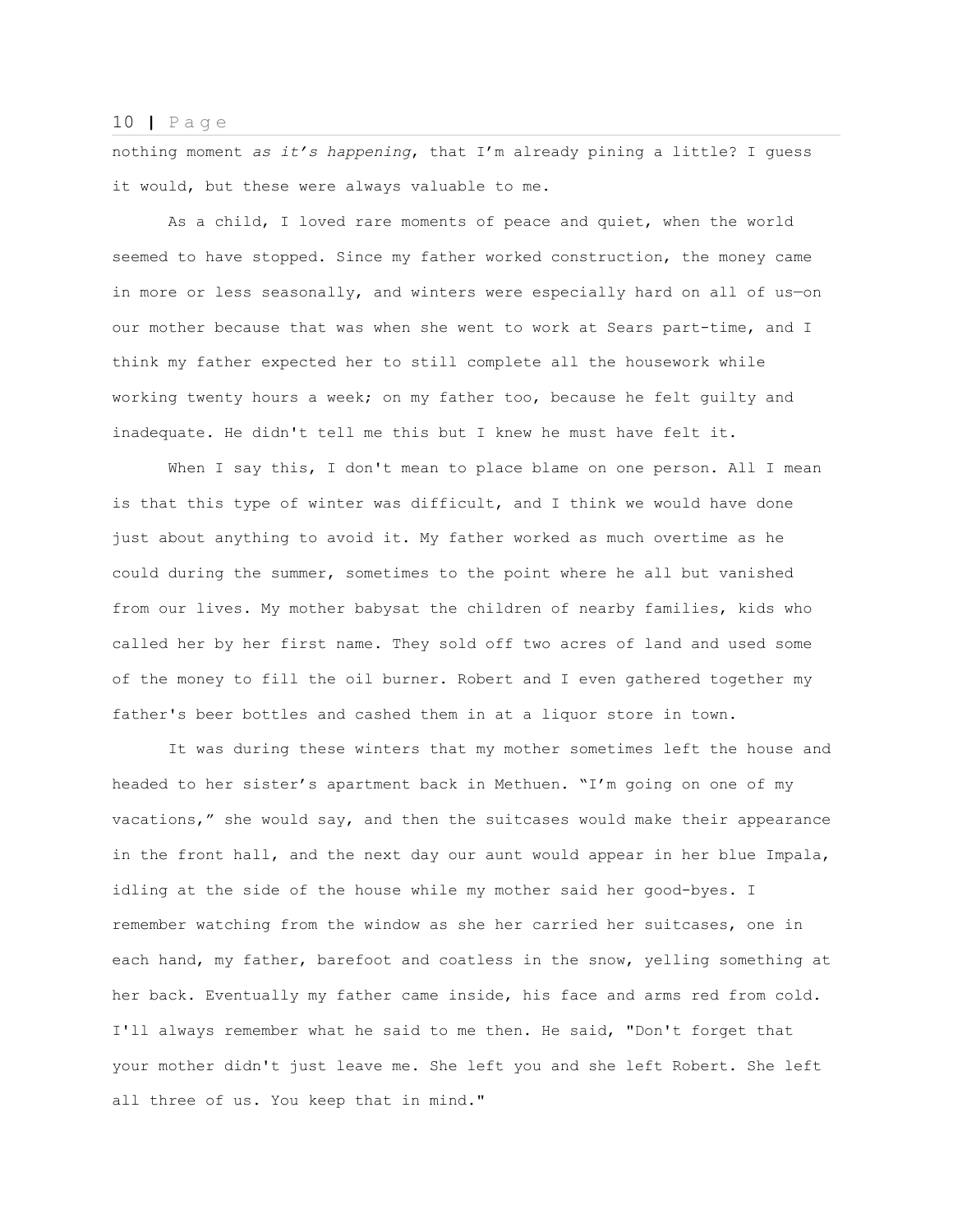While she was gone from the house, I sometimes talked to her at the Sears jewelry counter or at her sister's apartment. She took my hand and said things like "It's tough on Robert and you, I know." But then a customer would come in or her sister would bring something to eat out of the kitchen or my mother would just change the subject. Eventually, she would return, and we'd stay up late eating and telling stories. My father would make jokes we didn't understand, but we'd all laugh anyway, and my mother would talk about how difficult a person her sister was, and how glad she was to be back. "The house looks a little wild," she'd say, looking around, "but I kind of counted on that. I would have been hurt if it had been otherwise."

I thought about her small escapes when I made my own at eighteen, and her returns when I made my way back that Winter. The morning after my plane ride into Maine, I woke to hear her in the kitchen, the gentle clatter of silverware being sorted into a drawer. It was still snowing, and the horizon was hazy, but I could see the tree line where our land became state property from the window. I wondered if my father was planning to sell off a few more acres. There were another five acres behind the house. I pictured him as a man on an island with the tide coming in.

Downstairs, Robert stood at the living room window, watching something. I came over and watched too. It was my father. He wore a green army parka, the color of a faded dollar bill. He had pulled the hood up and zipped the front of the jacket to his neck, so all I could see was his nose and eyes, and those not very well. He had a sled in his hands, one of those plastic disks kids use, and was loading it into the back of the truck. "He wants the two of us to go up on the hill with him," Robert said. "He just put an inner tube and a toboggan in the truck too."

I smiled. "Sounds like fun."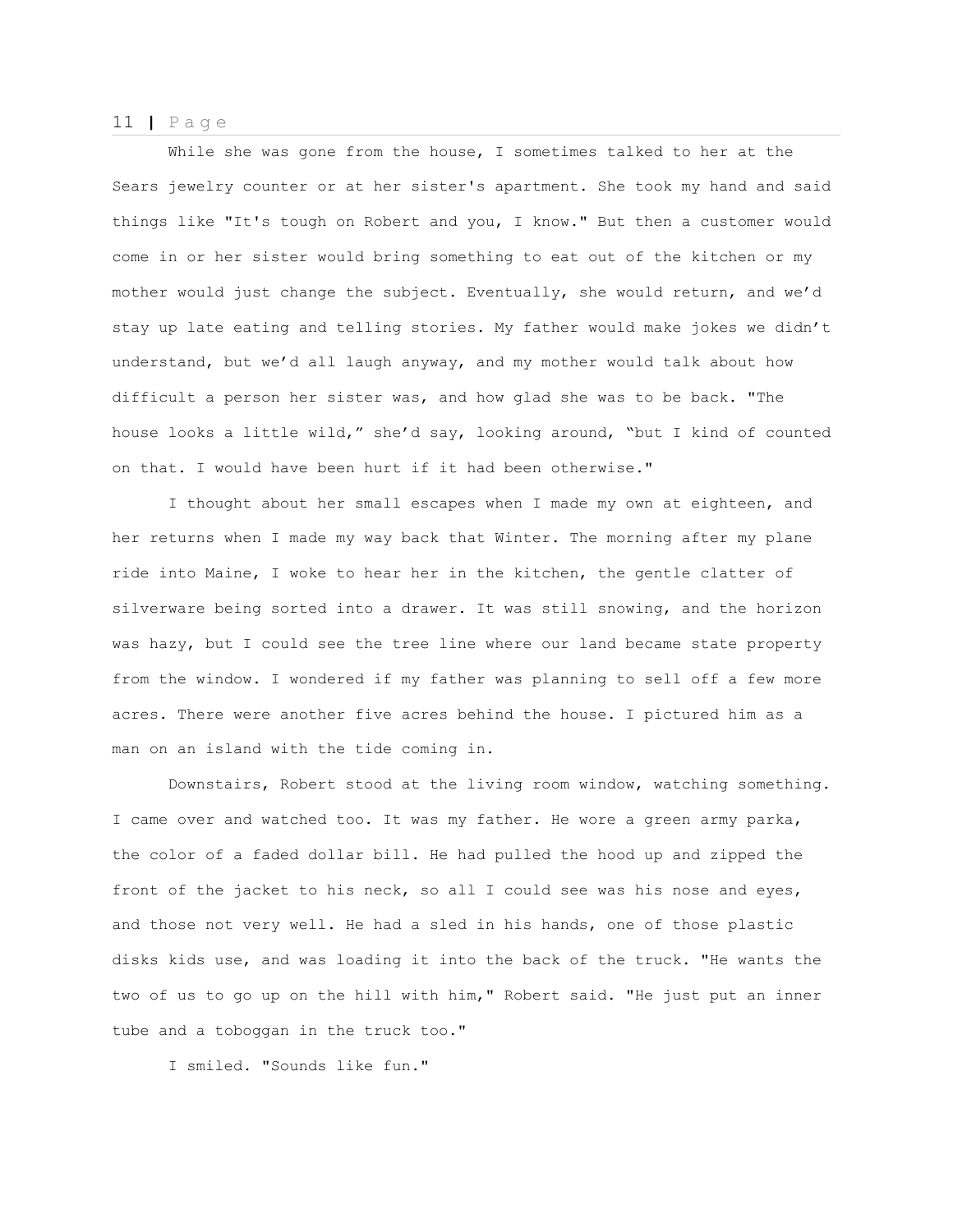"Not in this weather," he said. "In this weather, it's just a pain in the ass." He put his hand gently against the window and said, "I'm going to tell you something they don't want you to know."

The wind hadn't died down from the night before, and the snow slanted out of the sky, which had grown white with diluted sunshine. I could feel the cold through the window, and if I had placed my fingers against the glass—at the point where Robert's hand rested—I probably would have felt the pane shudder. My father was having a difficult time moving through these gusts; he held his arm just above his face and looked at his feet as he walked. A snow drift piled against the truck had managed to cover the front driver's side tire. Other parts of the ground had been blown almost bare—just a thin layer of ice and snow. Robert said, "He thinks he's going to die soon, Cheryl. Why do you think mom was bugging you so much to come back?"

"She wasn't bugging me, Robert," and I felt stupid for saying it, for saying anything, when what I should have been doing was listening.

"Yeah, well," he said, and he laughed again, a small noise, resigned, as if he were chuckling at some joke he had heard before, and then he bent down and slid a razor across the sole of one of his boots, making deep crosshatches. "What's that?" I asked.

"Traction."

"No. The laugh."

"Just like mom," he said. He was ignoring me now, and I turned to the kitchen door.

My mother's hands were deep in the sink, her back to me. Her hair was still mostly dark, although I noticed thick strands of dignified gray. Other than that she appeared almost unchanged. She was still shapelessly thin boyish, I guess—and taller than me, almost my father's height. "I'm mad at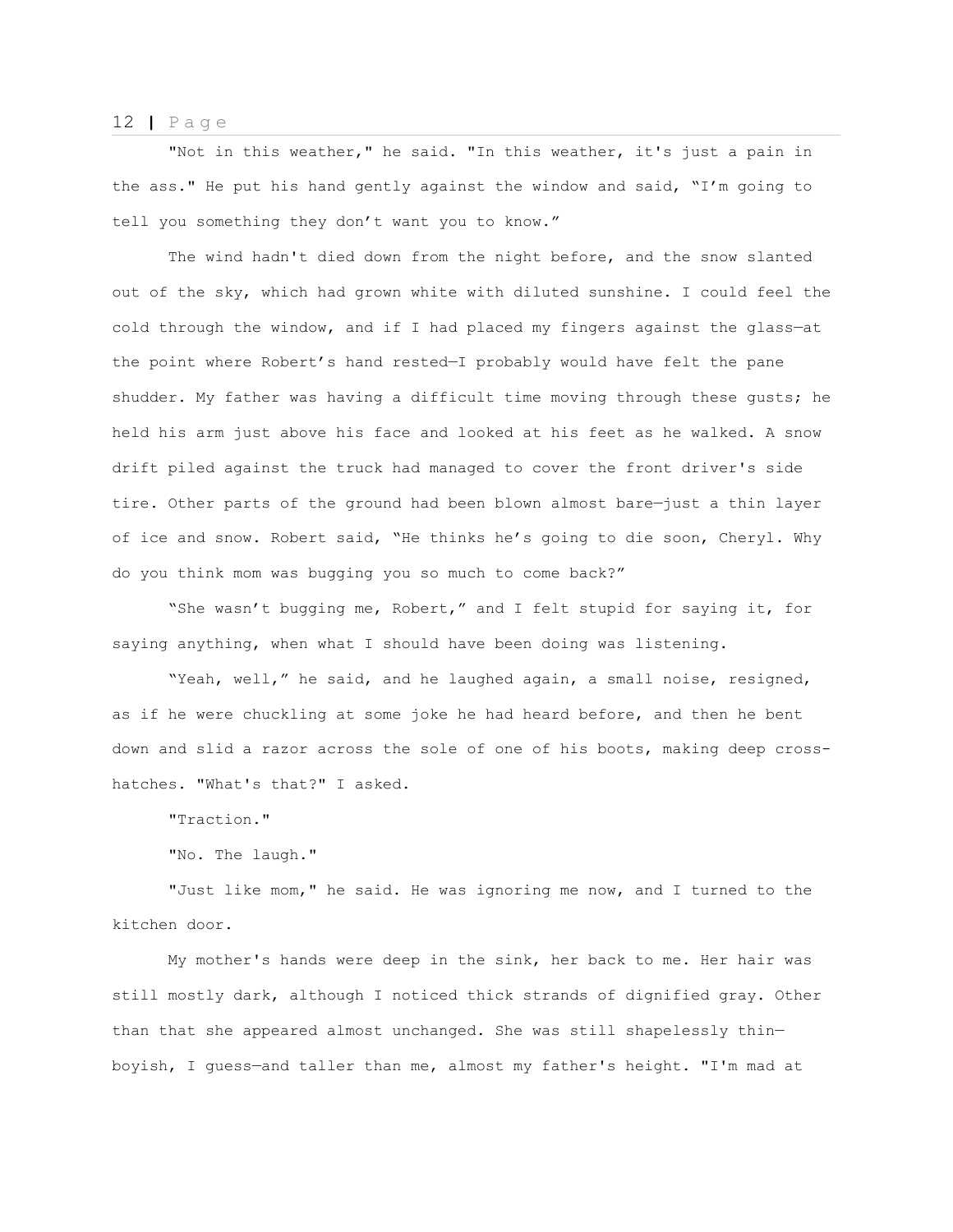you," she said, as she turned around. "You didn't wake me up last night when you got in."

"Well, you didn't wake me up this morning," I said. "What time is it?" She smiled and looked me over. "Come here," she said, and pulled me close for a brief hug.

"Is dad okay?" I asked.

She folded her towel and looped it through one of the handles on the cupboards. "Your father is like one of those tour guides who has to keep things moving all the time. That's his pace."

"That's not what I mean," I said. That had always been my mother's method of dealing with him, using her generosity of spirit as a kind of concealment. It was almost heartening to see it in action again.

"He's fine," she said. "Everything's okay."

"I think he asked me to move back here last night when we were talking."

"You can't listen to him when he's that way. You know that."

"I know. But he seemed serious."

"He's never serious. Especially not lately."

The door in the other room opened and I could hear Robert and my father talking. I softened my voice to a whisper. "He was last night."

"Don't get upset."

"I'm not upset. I'm not upset at all. But you lied to me." I caught myself raising my voice again and took a deep breath. "You're lying to me."

"I didn't lie to you. Everything's fine." I opened my mouth to say something—I'm not sure I knew what—but she pulled me a little closer and spoke into my ear. "It's just a little problem with his kidney, but he's going to dialysis. He's on some waiting lists. It's going to be fine." She let that settle in, and when she continued, she had changed the subject. She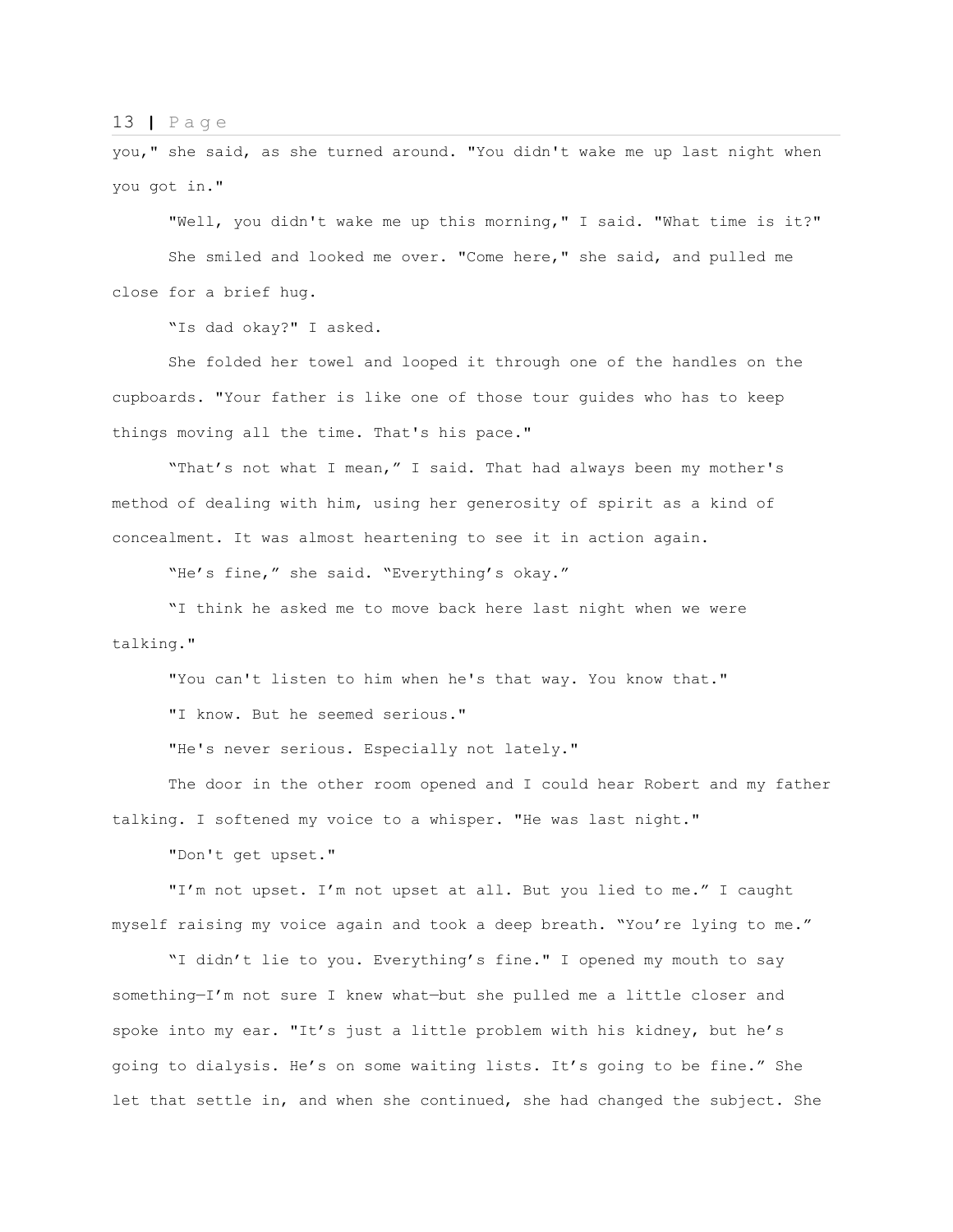let go of my arm, although she still held me with a hard look. "When he asked you that last night, about moving back, what did you tell him?"

That's when Robert interrupted to tell me my father was waiting in the truck, and that we should get going.

It was easy to see that my mother's life was difficult, and that my being there might make things more manageable. For the first time since I had left I thought of myself living under that roof, not just staying there for two or three days, but living there as a part of a family again. I could see the deliberate habits I had built up acting as counter-balance to my father's moods. My composure might offset Robert's anger, and I could probably bolster my mother when she wavered. Dad would get better. Things would be different.

 In the time it took to reach the driveway, I had dismissed the idea. That's her way of thinking, I told myself.

\* \* \* \* \*

The three of us traveled thigh-to-thigh in the truck cab, my father driving, Robert at the other window, and me between them. When we arrived at the hill, he pulled up into a turnaround driveway used by maintenance people, parking as close as he could to the footpath that wound up through the woods to the top of the hill. He nodded at a thermos at my feet. I twisted the cap off and sniffed the familiar rum smell. He had a drink, and then he pulled his hood up over his head and stepped outside. "He seems okay," I said to Robert, and then, "What are your plans?"

He shrugged. "I don't know."

My father rapped his knuckles against the driver's side window. "Hurry up," I heard him shout, or something like that. Robert slipped on a ski mask, so that I could only see his lips and eyes. Then he stepped out into what by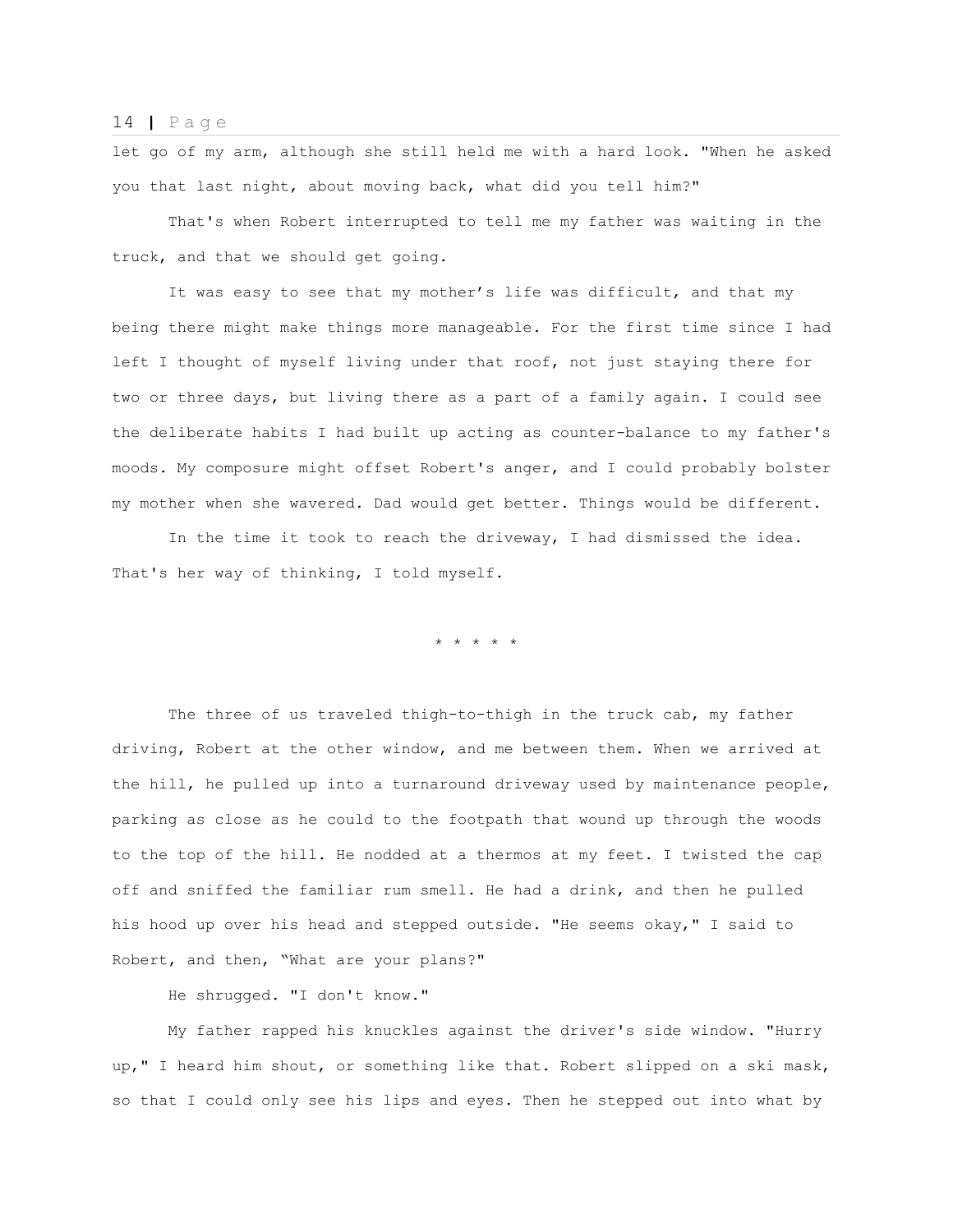this time had become a genuine blizzard. I noticed he had left another ski mask on the seat for me, and I rolled it up and put it on like a hat. When I stepped from the truck, my boots slipped deep into a snowdrift. Maybe it was the shock of the cold, but for the first time that day I was afraid. I could hear Robert's voice off to my right, cursing the weather or my father or both, and something metal shaking in the distance, and I did not understand how I had come to be there.

We moved up the hill, our feet tilted a little sideways for traction. We marched in the same order we had sat in the truck, my father ahead of us by at least fifteen paces. He dragged three sleds behind him on ropes. By the time we got to the top, he had slipped open his jacket and was taking a drink from a plastic bottle. He smiled through the bits of snow in his beard. The wind made it difficult to hear, so the three of us didn't say a word. We just stood in a triangle, looking down the hill, the stretch of trees, the road beyond that. Twigs and bare branches stuck out of the white like skeleton hands. My father leaned forward, holding both of us by the shoulders and pulling us down toward him on either side, a quarterback in a huddle. "Who's first?" he said. He was grinning. It was hard to think of him as a sick man.

Robert picked up his sled, a red plastic wedge, and walked away from us, lifting his legs at the knee. After seven or eight steps he dropped the sled. The wind caught it like a kite, and it skidded away. He stepped after it while my father laughed. He finally caught it by a tree, shouted something, and then began his walk back to the edge of the hill. I looked at my father, the expression on his face. He grinned and clapped his hands together twice when Robert grabbed the sled. His eyes widened when Robert almost fell, but when Robert recovered his balance, he smiled again. He seemed proud of my brother, as if Robert were a baby learning to walk. Robert sat cross-legged on the sled, pushing himself with his hands, lurching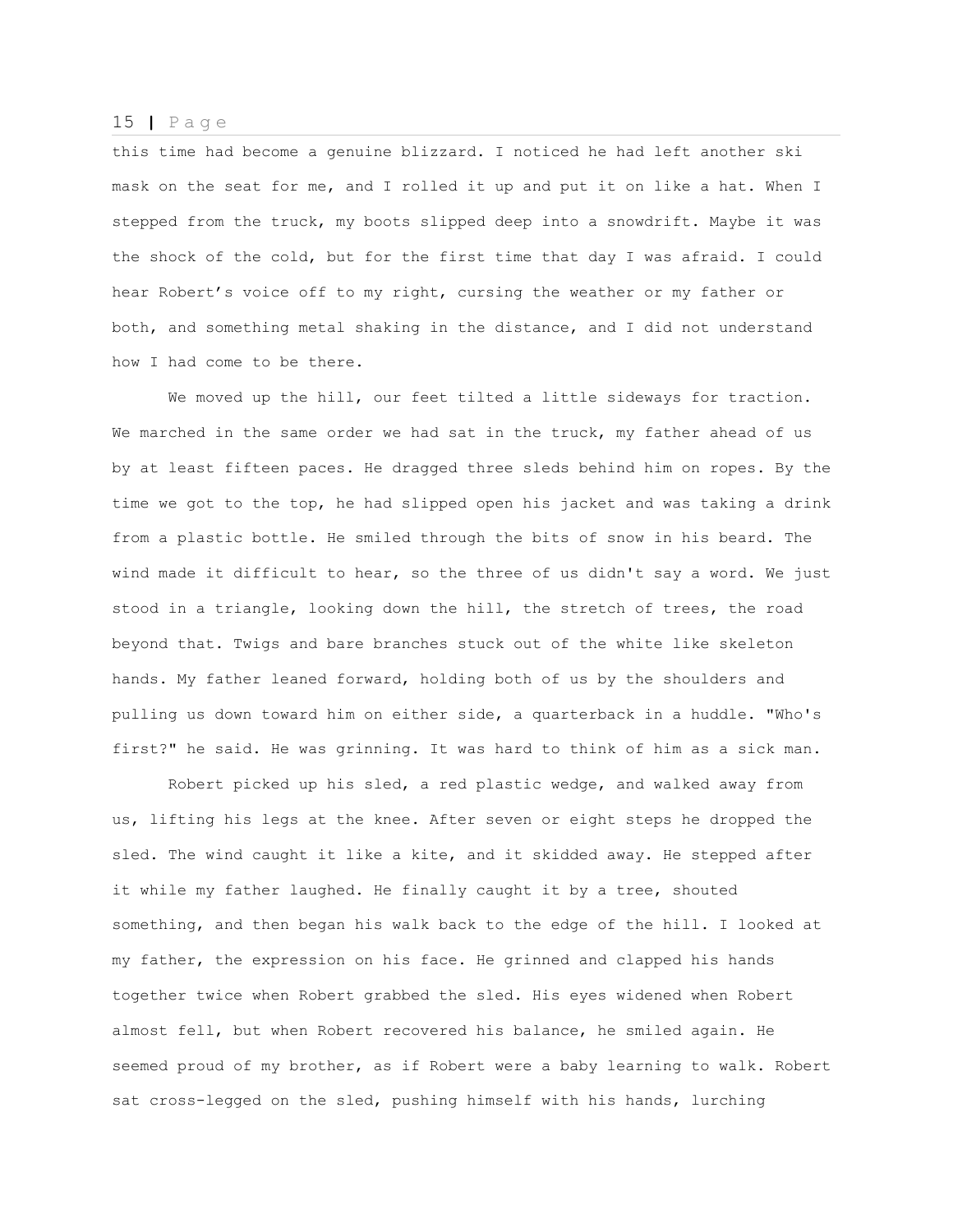forward a foot at a time. I looked again at my father, who was zipping up his jacket. When I looked back Robert was gone. I followed the line of the hill to an inlet of trees, expecting to find him there. Nothing.

My father had picked up his own sled, an under-inflated black inner tube. He stepped once, steadied himself, then took another step. In this way he proceeded to a tree, which he gripped for balance while lowering himself into the tube. He pushed off and skimmed into the white dust, fading into the storm the way Robert had. It was my turn now. I nestled the runners of the sled in the snow, moving it back and forth. Then I pushed off, and ice spattered up in front of me. The nose of the sled rose up in the air, then slammed hard against the ground. My teeth closed on my tongue and I felt a rush of warmth in my mouth. I reached the steepest part of the hill, and I tried to hold on, although not well enough. The sled skidded ahead of me and I sprawled flat on my stomach, snow down the front of my jacket.

I rolled over, breathing hard, and I lay there, looking straight up, a dull ache across the back of my neck. The snow cascaded down in large flakes, melting on my face. I couldn't see the sky, or any clouds, just snow falling. It had been a long time since I had seen a blizzard from that perspective, and for a second it seemed as if I were moving upward through the snowfall. The sky revolved above me. I thought, just stay here, but instead I sat up, cleared my throat, and spat. A red stain formed on the ground, vanishing as the snow covered it. I spat again, counted to two, and watched it disappear.

Rising to my feet, groaning, I looked around for the truck or Robert or my father. The top of the hill had vanished, or rather the top of hill had remained and I had vanished, absorbed into the weather. I sucked on my tongue and felt my mouth fill with warmth again, as if I had just taken a gulp of my mother's coffee. I spat, counted, "One, two," and the blood was gone. A vague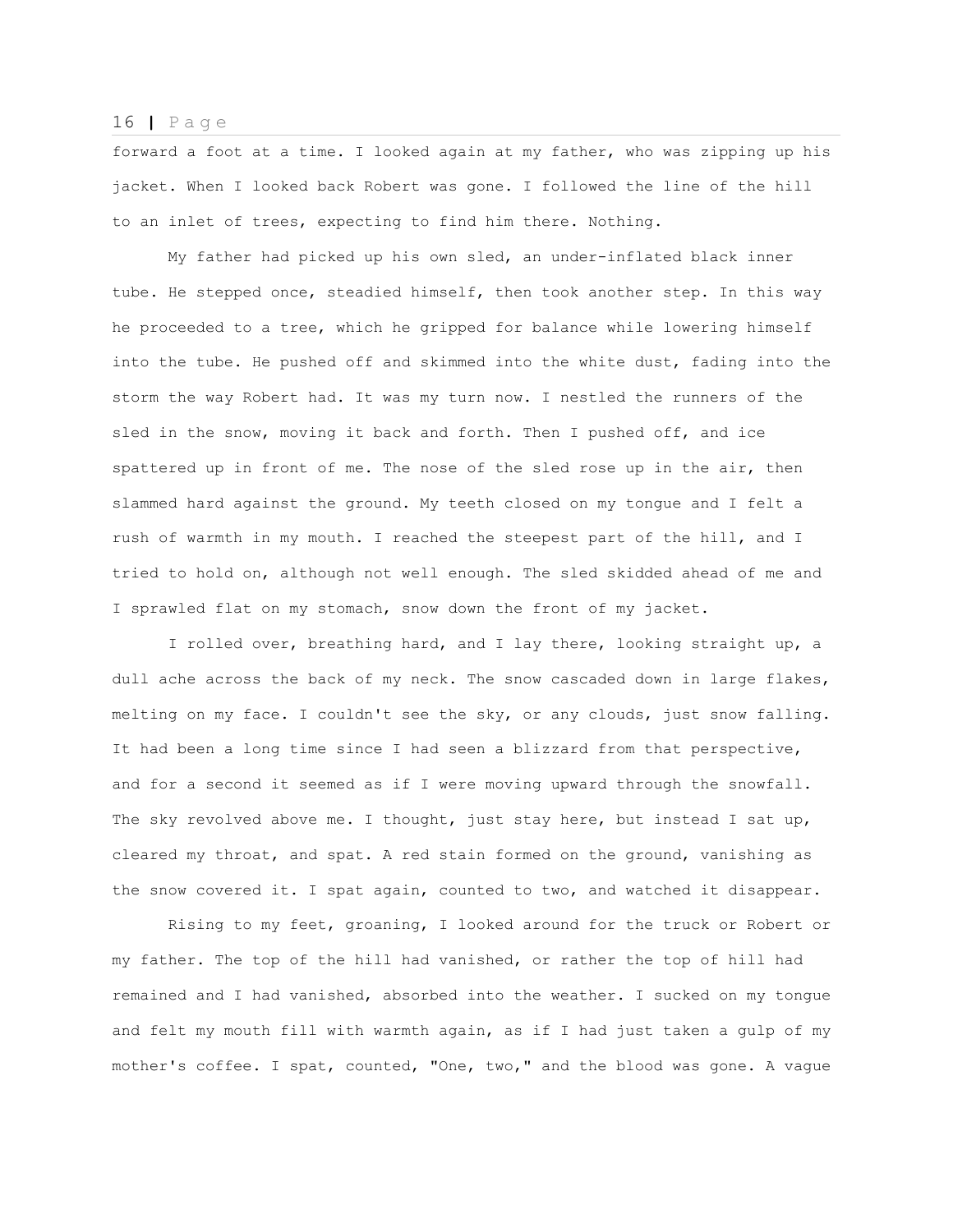movement flickered in the cloud of snow. I stepped toward it. The shape moved closer, grew more defined. It was Robert. He held his sled like a shield.

We didn't look at each other—lifting our heads would have speckled our faces with snow—but we knew what had to be done. Robert sliced his sled into the ground, covering it at the base so it wouldn't blow away—a marker. We turned our backs to each other and walked in opposite directions. After fifty or so yards I heard Robert yelling. I turned around, retracing my halfcovered steps back to the sled, then further in Robert's direction. I found him, kneeling just past a group of trees and looking out into the clear field. My father was stretched out there on the ground, arms and legs thrown wide, as if he were making a snow angel. Out of the corner of my eye I saw the inner tube skid slowly into the patch of trees. Robert reached him first, put his arm around his neck and lifted him into a sitting position. "I'm not sure if you should do that," I said, coming up behind him.

My father kept saying, "I'm fine. I'm fine," which made a good case for him being injured. "What hurts?" I asked.

He folded his arms across his chest. "Nothing hurts."

"You might have broken something."

"Nothing's broken," he said, and he grabbed my shoulder, lifting himself. His hood was thrown back, and his beard and eyelashes were caked with ice, his features partially hidden, distorted.

He fell, rolling onto his side and hollering. For a second I thought he was joking, but he didn't get back up. Robert leaned over and looked at his foot, more to avoid his eyes, I thought, than to actually find out the extent of the damage. My father kept talking. "I'm perfectly all right." I held out my hand, but he knocked it away with a wild sweep. I held it out again and he batted it away, so hard that my mitten slipped off. I picked up the mitten, shook it, and slipped it on. It was full of snow.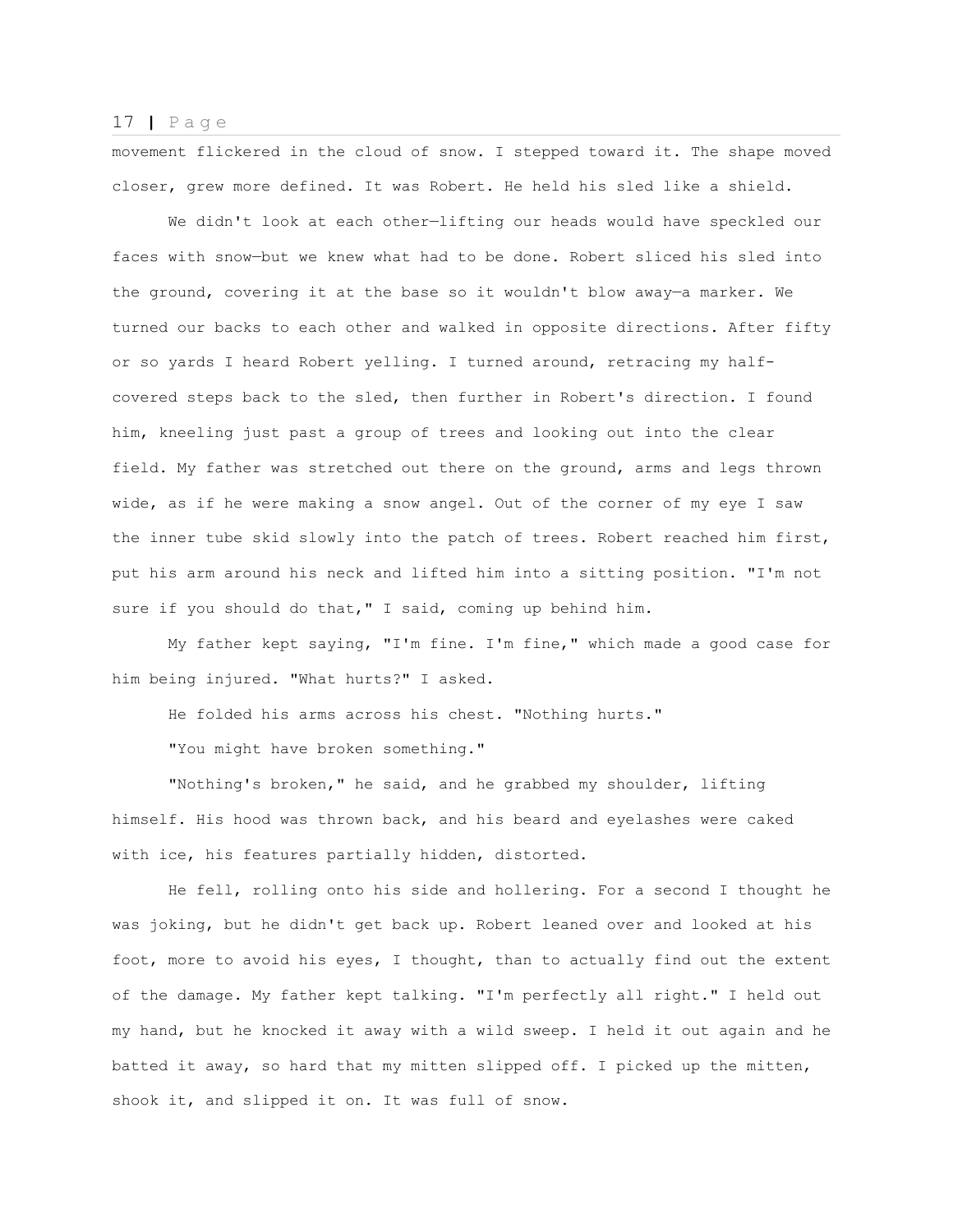Robert had stepped back and was watching us, wondering what he should do, I guess. I held out my left hand this time, but my father looked away, as if he had been offered something repugnant. "I can do it myself," he said, but he didn't make an attempt. I stood there, kicking at snow until I saw specks of frozen dirt. "Give me a minute to catch my breath," he said. If anything, it was beginning to snow harder. At least it seemed that way.

"I think the truck's just a little ways in that direction."

He winced. "For Christ's sake, stop your badgering."

Robert stepped forward. "We're tired," he said, and he closed his hand slowly around my father's. He didn't grab it really, the way someone might catch a baseball. He just extended his arm and enclosed his fingers around the palm. He tugged, not hard. "Come on. We're sick of this." I could tell my father was seeing how much he could pull away from the grip without actually looking like he was expending the effort. Robert's hand was the smaller of the two, but his grip held. He pulled harder. I thought I should say something.

The mitten came off in Robert's hand, and my father fell backwards. His shoulder hit the ground. At first I thought he might be hurt, but he sat up and wiped snow from his pants. "Oh, that was smart," he said. "That was really smart."

Robert threw the mitten away. He gripped my father's hand again, at the wrist. "Hurry up." He dragged him in the snow for a few feet, then stopped, hands on his hips, breathing hard.

My father quickly pulled his hand to his chest. It seemed to fold inward there, curled like a question mark. His face was deep red, almost purple, around his thick cheeks. "You little shit," he said. "Don't think I'm going to forget this." He stopped, maybe waiting for Robert to yell something back, but Robert didn't say a thing. He kept going, his anger slurring the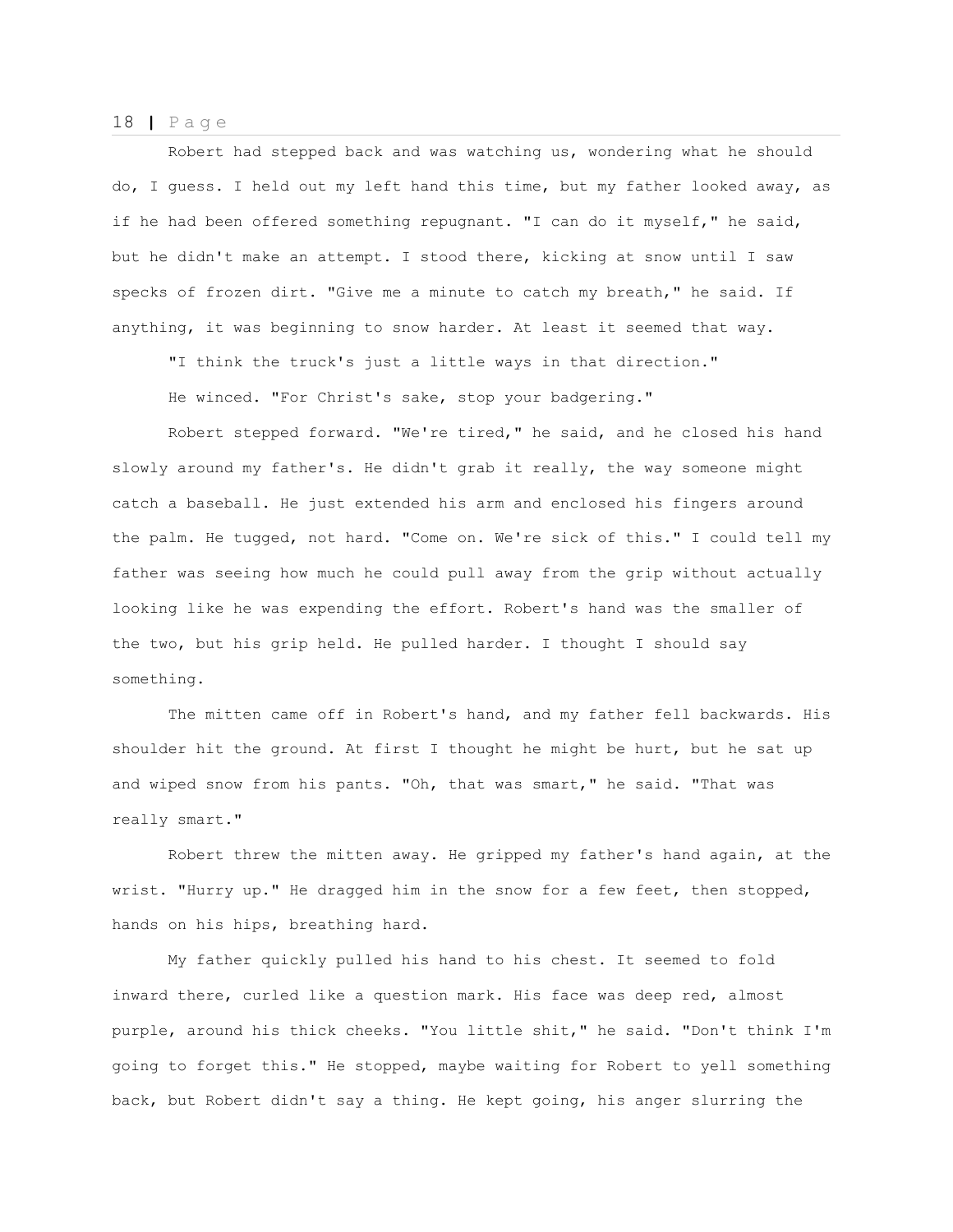words. "Don't expect to have a place to sleep tonight. Not under my roof." Robert looked up the hill, then out toward the main road. "And that little job you have, who do you think owns that place? One of my best friends, that's who, prick." He sputtered, looking at the ground. "You prick."

Robert grabbed him by the collar and pushed him back. "You better get up," he said. I knew I should intervene, push Robert away, but I didn't. Robert kept his hold on the collar and hit him on the back with his free hand. Then again. They were small punches, glancing slaps against the bulk of my father's coat. The sound reminded me of my mother beating blankets on the clothesline. My father twisted so that his back protected him.

Robert punched him again, in the shoulder. He fell onto his side and yelled something I didn't hear, maybe not even a word, just a sound. For a second I thought he was going to stand and knock Robert down, but that was impossible. He was an old man, huddled at Robert's feet. Then he said, "Don't just stand there, Cheryl. Pull him off of me."

Neither Robert nor I moved, although Robert's hand hung above my father's back, as if he were getting ready to hit him again. My father coughed. "Cheryl, for Christ's sake, are you just going to stand there and watch this?" His voice grew louder, more shrill. "I was right to kick your ass out. I always knew you didn't give a shit about anyone but yourself. I knew it." He coughed again. "I knew it." He said more, but I wasn't listening, because that's when I took a step, as if I suddenly remembered I could move.

To tell the truth, I thought I was going to help him, offer him my hand again—he would take it now—or calm Robert down. That's why I leaned over him, I think, to help. But I didn't do that. I struck him too, in the small of his back. It must have hurt a little, I think, even through my mitten and his jacket. I felt it, anyway, on my knuckles. Robert slapped him on the back of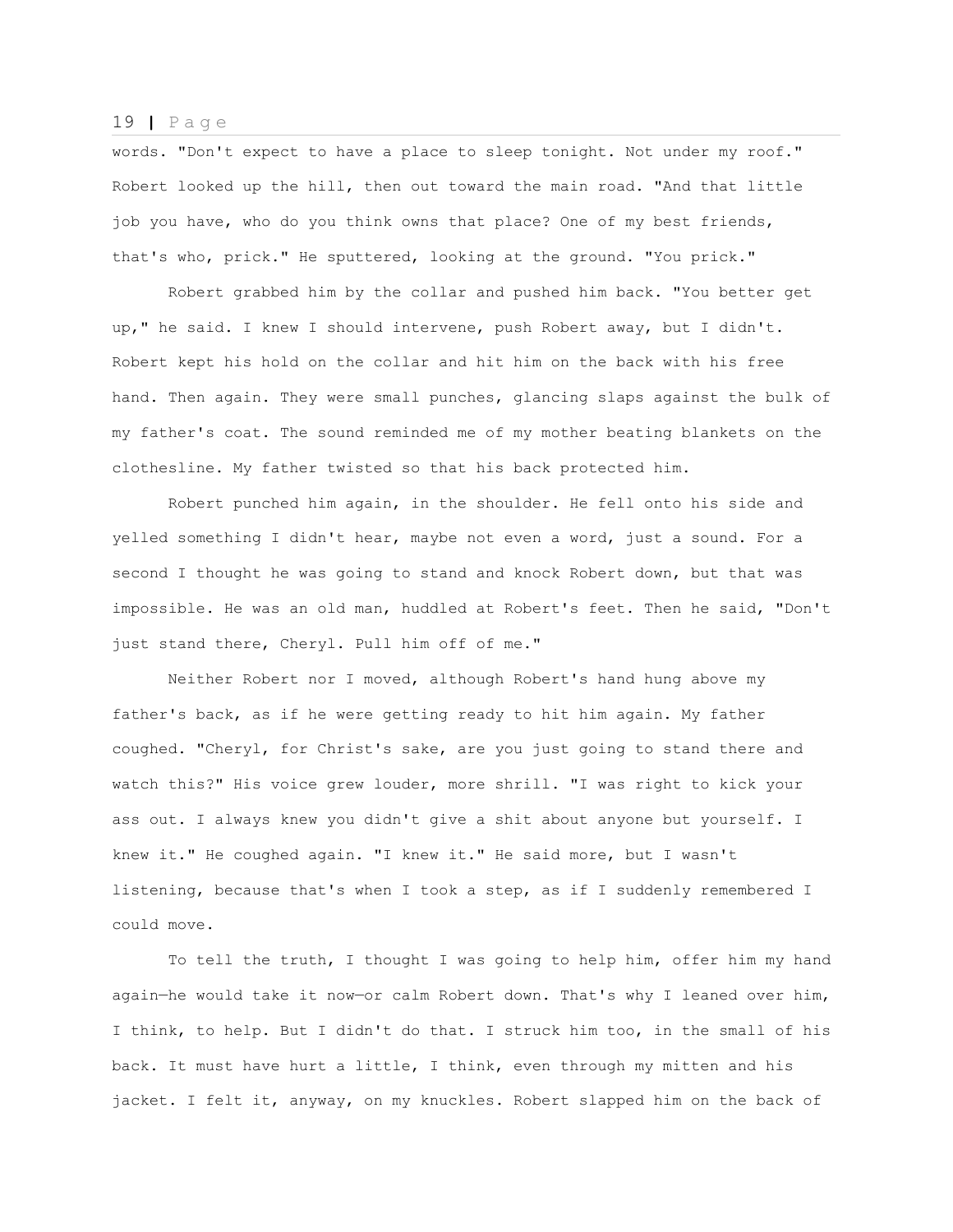the head. I threw another punch, then a third. When we stopped, I kicked some snow at him with the side of my boot.

I've thought about that, the kick, the three punches. Of course, I did it to hurt him, and I'm sorry about that. But I think I also did it because I had to. I knew when I landed that first punch, and maybe even before that, when I took a step toward him, that there wouldn't be any room for compromise anymore. It was a decision I thought was irrevocable, and that's exactly what I wanted then—to go back to Massachusetts and start a new life in which I did not have to worry about my father, my brother, and even my mother.

At the hospital I spoke to an intern. He was obviously tired, with narrow, slumped shoulders and reddened eyes. "What were you doing out?" he asked. The question seemed almost rhetorical. No answer would have been sufficient, so I didn't give him one. Neither did Robert or my father, who sat on the bed, jeans rolled halfway up his calf. He clutched his hand, massaging his fingers as the intern indicated the X-rays. "He has a fracture here, of the tibia, and here, of the fibula." He flipped through several more X-rays of the ankle, always indicating the two broken areas. His gestures seemed rehearsed, scripted. So did our attentiveness. When he was finished he took off his glasses and rubbed his eyes. He spoke very slowly and carefully. "We're going to put what we call a Jones Compression Dressing on his foot. When we're finished with that you should bring your father home, get some food in his stomach, and put him to bed." It occurred to me then that each of us, including the intern, had his own reasons for wanting to get this over with as soon as possible.

By the time we got to the house it had stopped snowing, and the world had that smooth, clean look it only has for a few hours after a heavy blizzard, before cars and plows and kids scratch at the surface of it. My father sat in the truck with the door open, crutches in his hands, while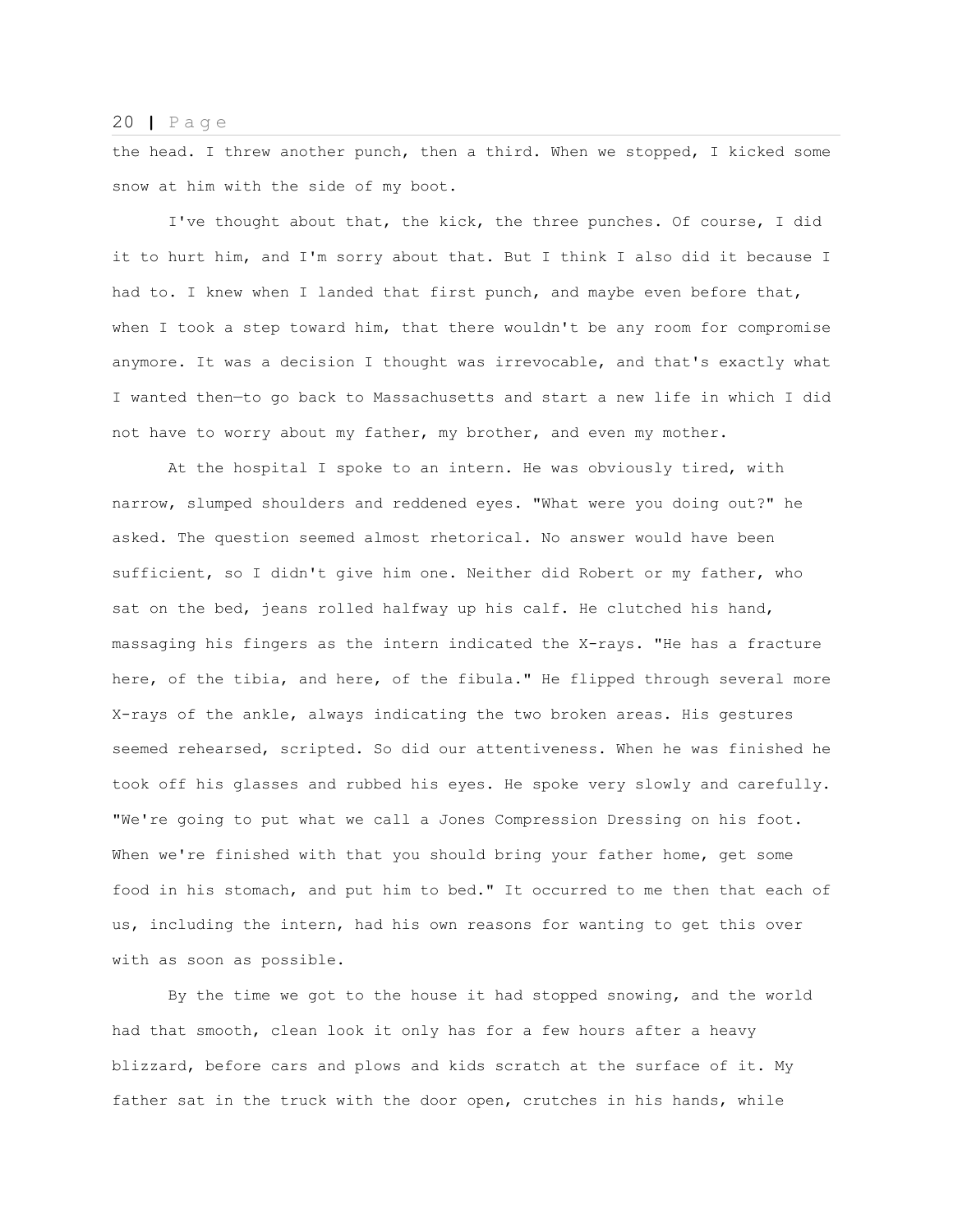Robert and I shoveled the steps to the porch. I didn't think anything of it then, but he was already getting some of the color in his face back, and that slight swagger in his attitude. It was apparent in the way he dangled his bad foot out of the truck cab, impatiently waiting for Robert and me to finish, and in the way he drank from the thermos. Later in the day I would find it, empty, on the floor of the truck.

When we finished shoveling a narrow path from the steps to the truck, we walked along with him, one of us on either side. "Look out for that patch of ice," I said, pointing at the place where he had just positioned his crutch. He moved to the left, found a clear spot where he could see the black tar of the driveway, then took a hesitant step. "There you go," I said. When he reached the stairs, Robert and I put our hands under his arms and helped him up to the first landing. After that, when it was clear he could do it himself, we let go of him, although our hands hovered inches from his back, almost touching him, just in case he should slip. Robert held the screen door. I moved the afghan throw rug. My father hobbled into the house.

Robert put the rug back in its place. He leaned his shovel against the wall. "I thought it would feel different." I didn't say anything; maybe I was still confused by what had happened. I handed him my shovel and he put it with his. "I thought it would make me feel better, you know?"

"It's okay," I said.

"I'm going to live here all my life," he said, and his voice broke. "I know it. Dad is going to die and then I'll become him. I felt that today when I was standing over him. That's why I hit him the second time. That's why I couldn't stop hitting him." His voice was soft and dull, but his eyes were red. The sun had reached its height, and drops of water were already dripping from around the gutters. By tonight they'd be icicles. Our winter clothes were strewn around the room, coats on furniture, boots tilted on their sides,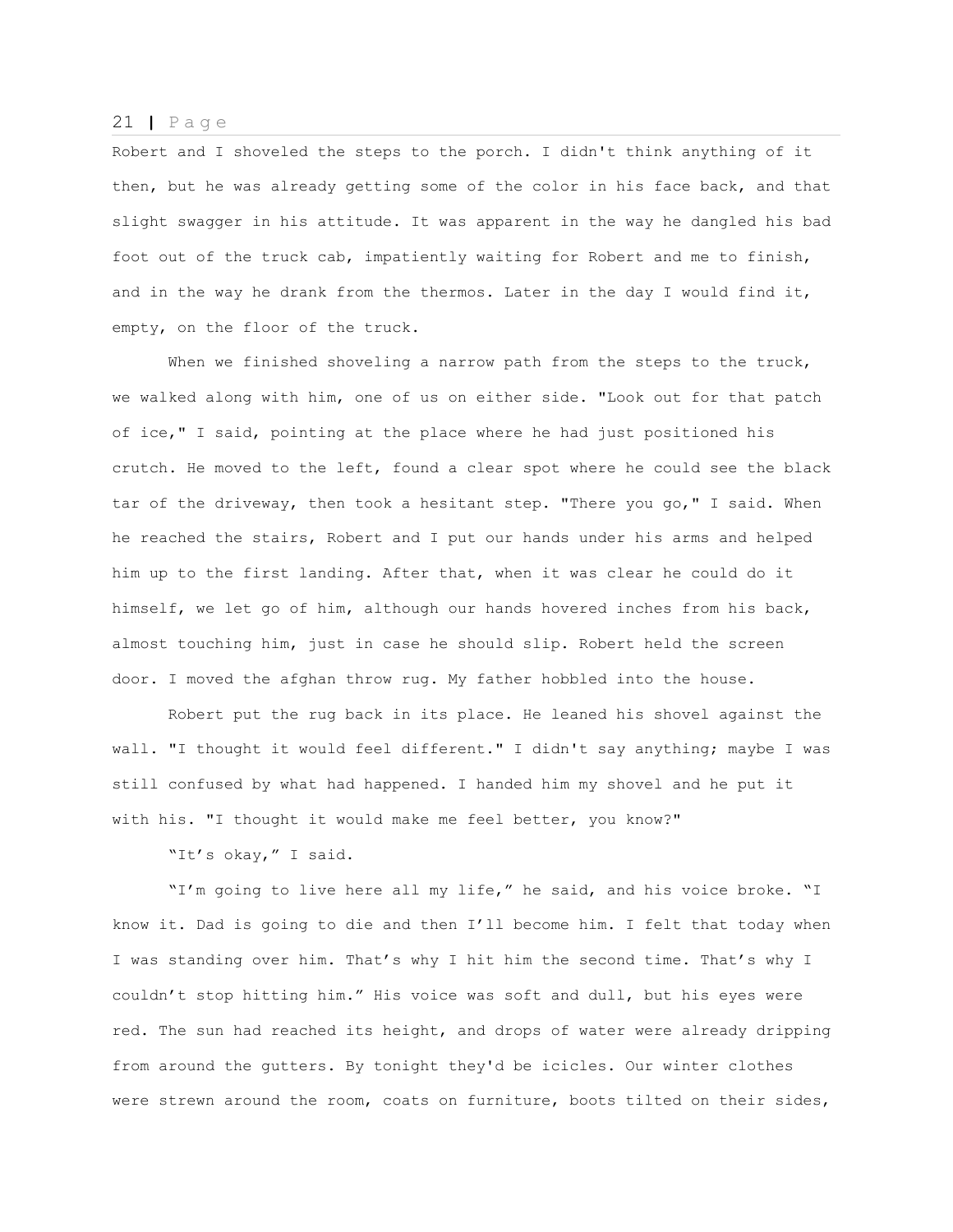small puddles of melting snow around them. My mother was in the other room, pouring my father tea. "The damned sled turned over, and I just fell wrong," he explained as we came into the room, and she patted his hand and stood up as we sat down. She brought out sandwiches, and we ate in silence.

My father did not die that year or the next or even the next. He lived there a long time, in that house. And Robert did not become my father, at least not in the way he expected—in the way he thought he might that day on the snow. He lost his job that spring and joined the army, but left that after about half a year with a dishonorable discharge. He headed to the southwest next—New Mexico, I think—and then Utah. It was difficult to picture my parents alone in that house after he left. Sometimes I talked to her on the phone and asked, "Mom, how are you doing, really?" And she would say something like, "Cheryl, I'm fine," and she'd chuckle at my ridiculous question. I did not talk to my father during this time, except through my mother, and there seemed to be something insubstantial about him, as if he were just one of my mother's anecdotes. I began to expect the phone call telling me that he was gone.

Two years later, it was my mother who passed away in her sleep, and I returned again, for the funeral, and I ended up staying for more than a year. I had lost my job two months before, and someone needed to take care of my father, who didn't work at all anymore. Was it a favor I did for my mother or for him? I'm not sure. I think that during that time taking care of him, I had never been closer to my mother, although she was gone, of course. What I mean is that I found myself doing the things she did—cooking for him, spending my evenings alone while he shut himself away downstairs.

It took two strokes to kill him, one while he walked through the yard, and another, three weeks later, while he slept in his chair in the cellar. I sometimes notice certain kind of men—very old men with knots of muscle in